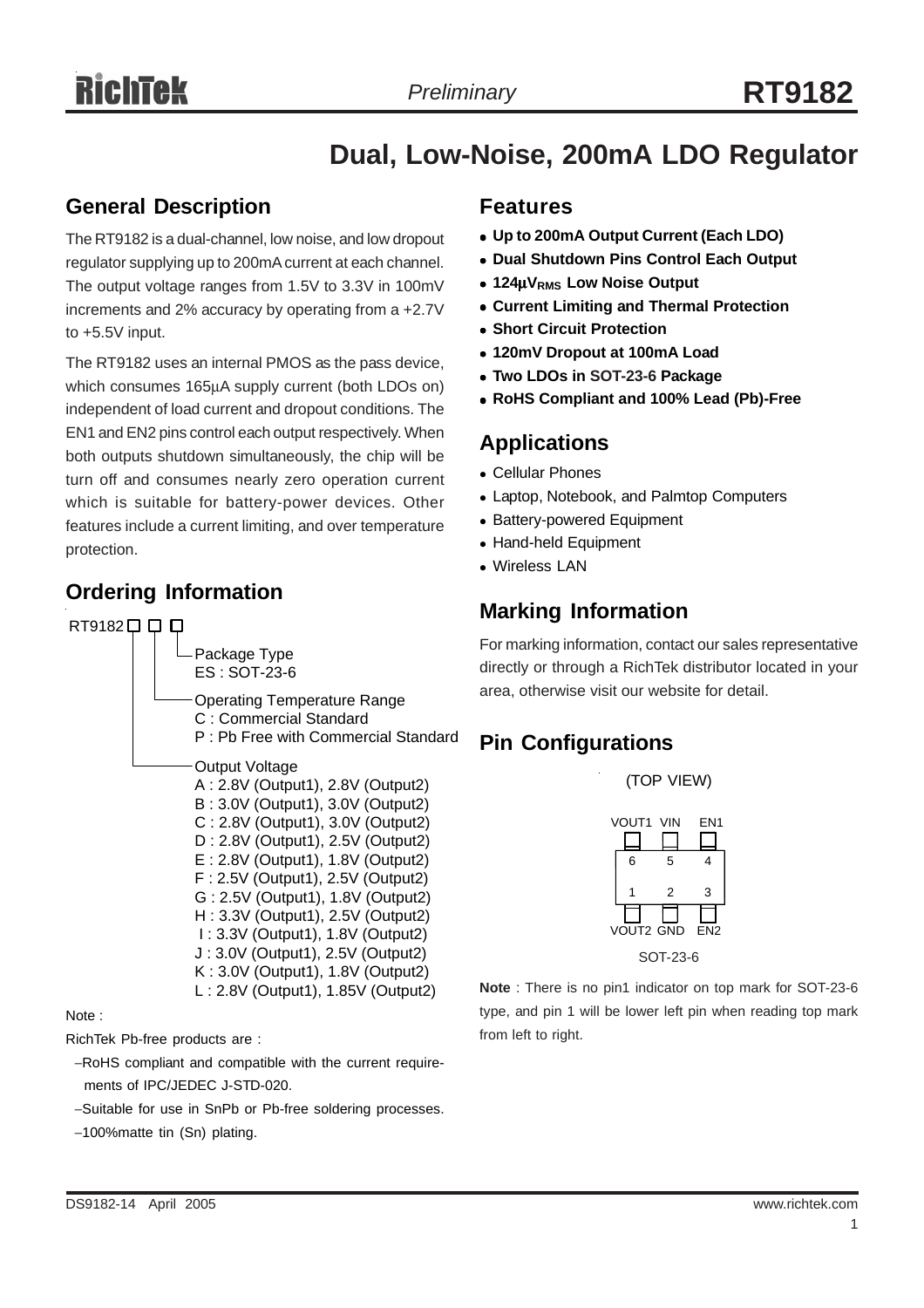# **Typical Application Circuit**



# **Functional Pin Description**

| Pin No. | <b>Pin Name</b>         | <b>Pin Function</b>       |
|---------|-------------------------|---------------------------|
| 1       | VOUT <sub>2</sub>       | Channel 2 Output Voltage  |
| 2       | <b>GND</b>              | <b>Common Ground</b>      |
| 3       | EN2 Note                | Chip Enable (Active High) |
| 4       | Note<br>EN <sub>1</sub> | Chip Enable (Active High) |
| 5       | VIN                     | Supply Input              |
| 6       | VOUT1                   | Channel 1 Output Voltage  |

Note: If EN1 and EN2 are both low, both regulators and the reference turn off.

# **Function Block Diagram**

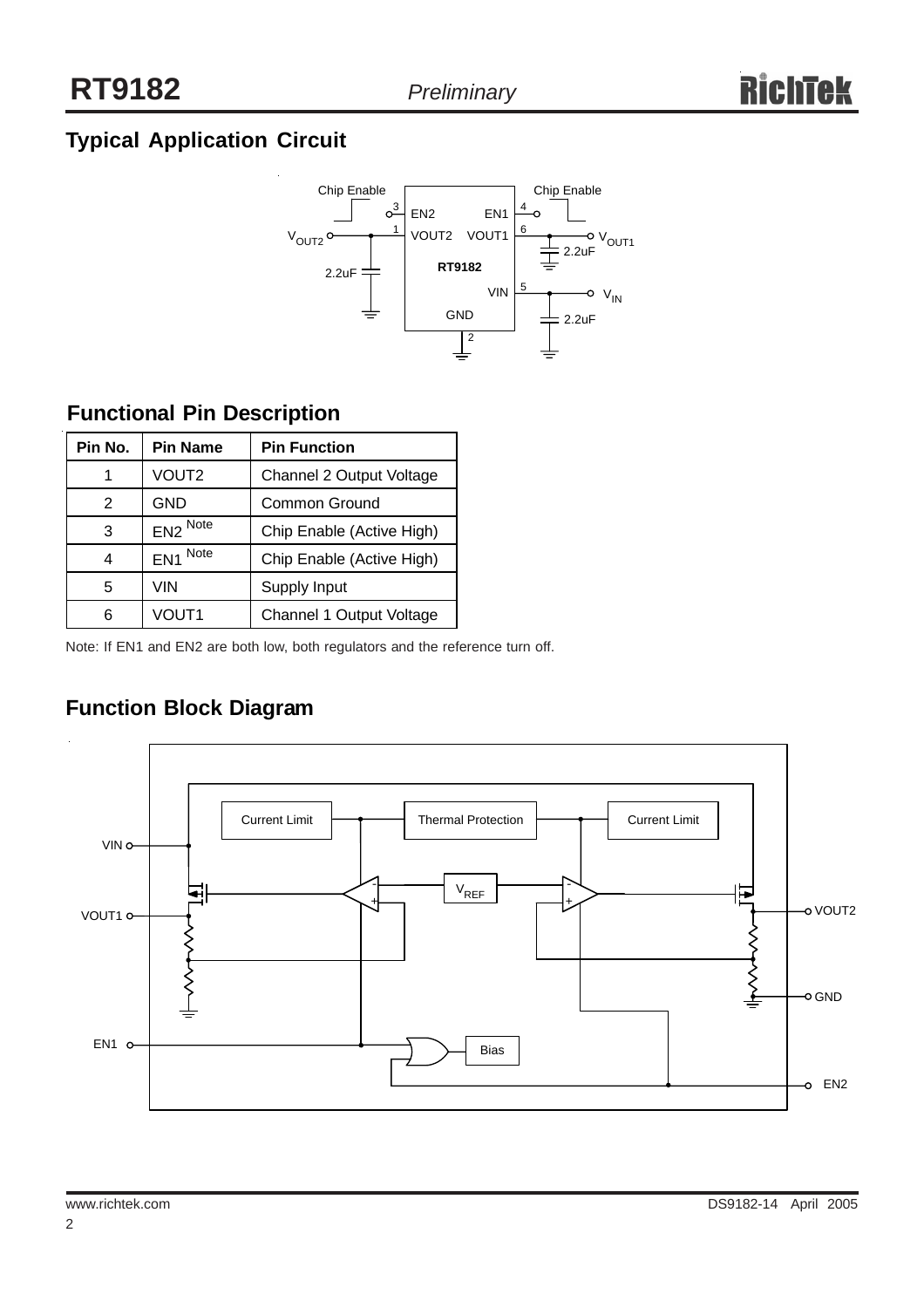# **Absolute Maximum Ratings** (Note 1)

| • Power Dissipation, $P_D @ T_A = 25^{\circ}C$ |  |
|------------------------------------------------|--|
|                                                |  |
| • Package Thermal Resistance (Note 5)          |  |
|                                                |  |
|                                                |  |
|                                                |  |
| • ESD Susceptibility (Note 2)                  |  |
|                                                |  |
|                                                |  |
|                                                |  |

# **Recommended Operating Conditions** (Note 3)

# **Electrical Characteristics**

 $(V_{IN} = 3.6V, C_{IN} = C_{OUT} = 2.2 \mu F, EN1 = EN2 = V_{IN}$ , typical values at  $T_A = 25°C$ , for each LDO unless otherwise specified.)

| <b>Parameter</b>                                    | <b>Symbol</b>              | <b>Test Conditions</b>                                           | Min                      | <b>Typ</b> | <b>Max</b>     | <b>Units</b>  |
|-----------------------------------------------------|----------------------------|------------------------------------------------------------------|--------------------------|------------|----------------|---------------|
| <b>Output Voltage Accuracy</b><br>(Load Regulation) | $\Delta V_{\text{OUT}}$    | $I_L = 1 \text{mA}$ to 200 m A                                   | -2                       | --         | $+2$           | %             |
| <b>Maximum Output Current</b>                       | $I_{MAX}$                  | Continuous                                                       | 200                      | $-$        | $-$            | mA            |
| <b>Current Limit</b>                                | <b>ILIM</b>                | $R_{LOAD} = 1\Omega$                                             | 500                      | $-1$       | 1000           | mA            |
| <b>Quiescent Current</b>                            | lG                         | No Load                                                          | $\overline{\phantom{a}}$ | 165        | 260            | $\mu$ A       |
|                                                     |                            | $I_{OUT} = 100mA$ (Both LDOs)                                    | $\overline{\phantom{a}}$ | 165        | 260            | μA            |
|                                                     |                            | $IOUT = 1mA$                                                     | --                       | 1.2        | $-$            | mV            |
| Dropout Voltage<br>(Note 4)                         | <b>VDROP</b>               | $IOUT = 100mA$                                                   | --                       | 120        | $-$            | mV            |
|                                                     |                            | $IOUT = 200mA$                                                   | --                       | 255        | $-$            | mV            |
| Line Regulation                                     | $\Delta\rm{V}_{\rm{LINE}}$ | $V_{IN}$ = ( $V_{OUT}$ +0.4V or 2.7V) to 5.5V<br>$I_{OUT} = 1mA$ | $-0.2$                   | --         | $+0.2$         | %/V           |
| EN Input High Threshold                             | V <sub>IH</sub>            | $V_{IN} = 2.7V$ to 5.5V                                          | 1.6                      | --         | $-$            | V             |
| <b>EN Input Low Threshold</b>                       | $V_{IL}$                   | $V_{IN} = 2.7V$ to 5.5V                                          | --                       | --         | 0.4            | V             |
| <b>EN Input Bias Current</b>                        | I <sub>SD</sub>            | $EN = GND$ or $V_{IN}$                                           | --                       | $-$        | 100            | nA            |
| <b>Shutdown Supply Current</b>                      | <b>IGSD</b>                | $EN1 = EN2 = GND$                                                | --                       | 0.01       | 2              | $\mu$ A       |
| <b>Thermal Shutdown Temperature</b>                 | Tsp                        |                                                                  | --                       | 140        | $-$            | $\circ$ C     |
| <b>Thermal Shutdown Hysteresis</b>                  | $\Delta$ T <sub>SD</sub>   |                                                                  | --                       | 10         | $\overline{a}$ | $\circ$ C     |
| <b>Output Voltage Noise</b>                         | e <sub>NO</sub>            | 10Hz to 100kHz, $C_{OUT} = 4.7 \mu F$ ,<br>$I_{LOAD} = 1mA$      | --                       | 124        | ۰.             | $\mu V_{RMS}$ |
| Output Voltage AC PSRR                              |                            | 100Hz, $C_{OUT} = 4.7 \mu F$ ,<br>$I_{LOAD} = 100mA$             | --                       | 62         | --             | dB            |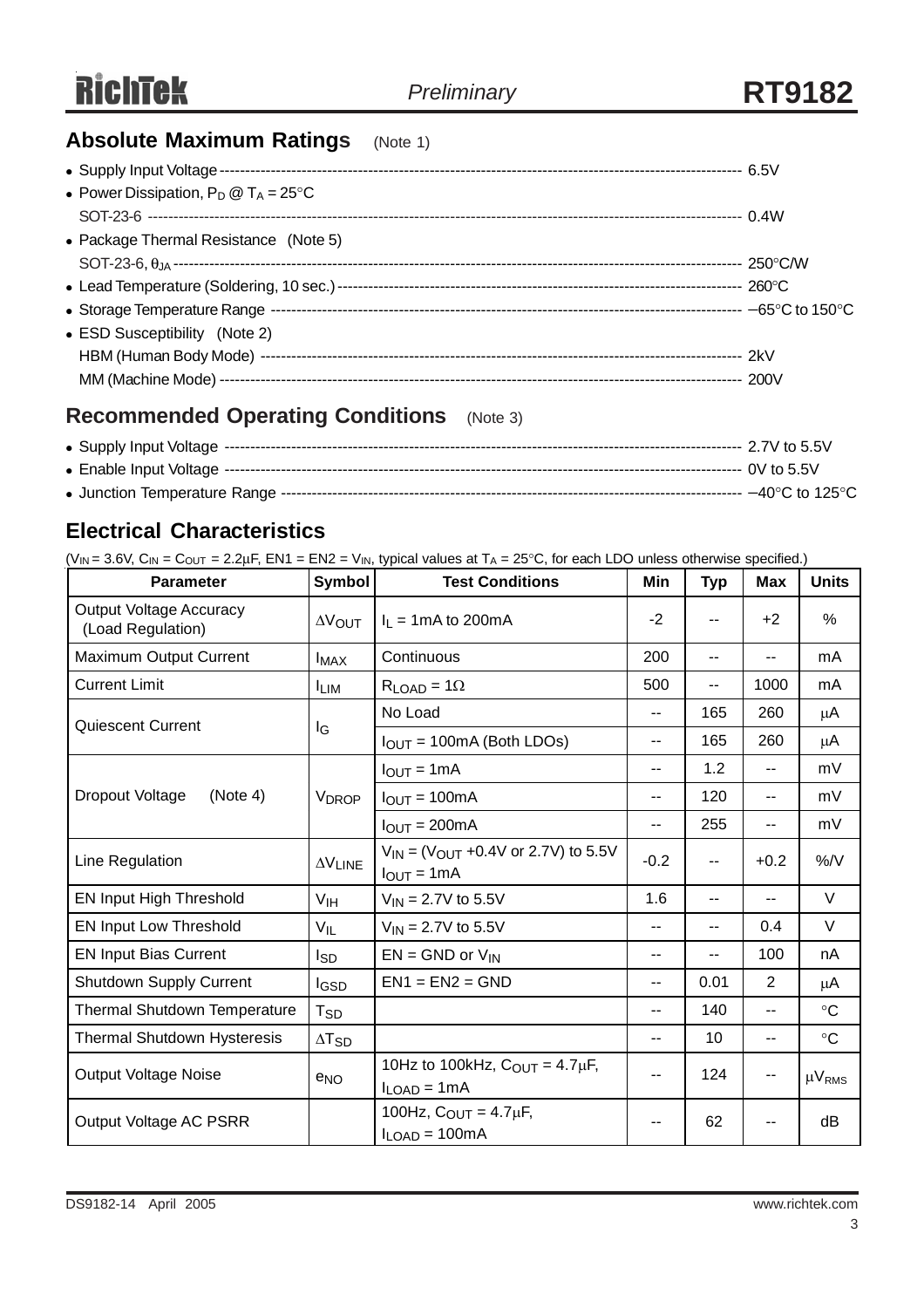- **Note 1.** Stresses listed as the above "Absolute Maximum Ratings" may cause permanent damage to the device. These are for stress ratings. Functional operation of the device at these or any other conditions beyond those indicated in the operational sections of the specifications is not implied. Exposure to absolute maximum rating conditions for extended periods may remain possibility to affect device reliability.
- **Note 2.** Devices are ESD sensitive. Handling precaution recommended.
- **Note 3.** The device is not guaranteed to function outside its operating conditions.
- Note 4. The dropout voltage is defined as V<sub>IN</sub> -V<sub>OUT</sub>, which is measured when V<sub>OUT</sub> is V<sub>OUT(NORMAL)</sub> 100mV.
- **Note 5.**  $\theta_{JA}$  is measured in the natural convection at  $T_A = 25^{\circ}C$  on a low effective thermal conductivity test board of JEDEC 51-3 thermal measurement standard.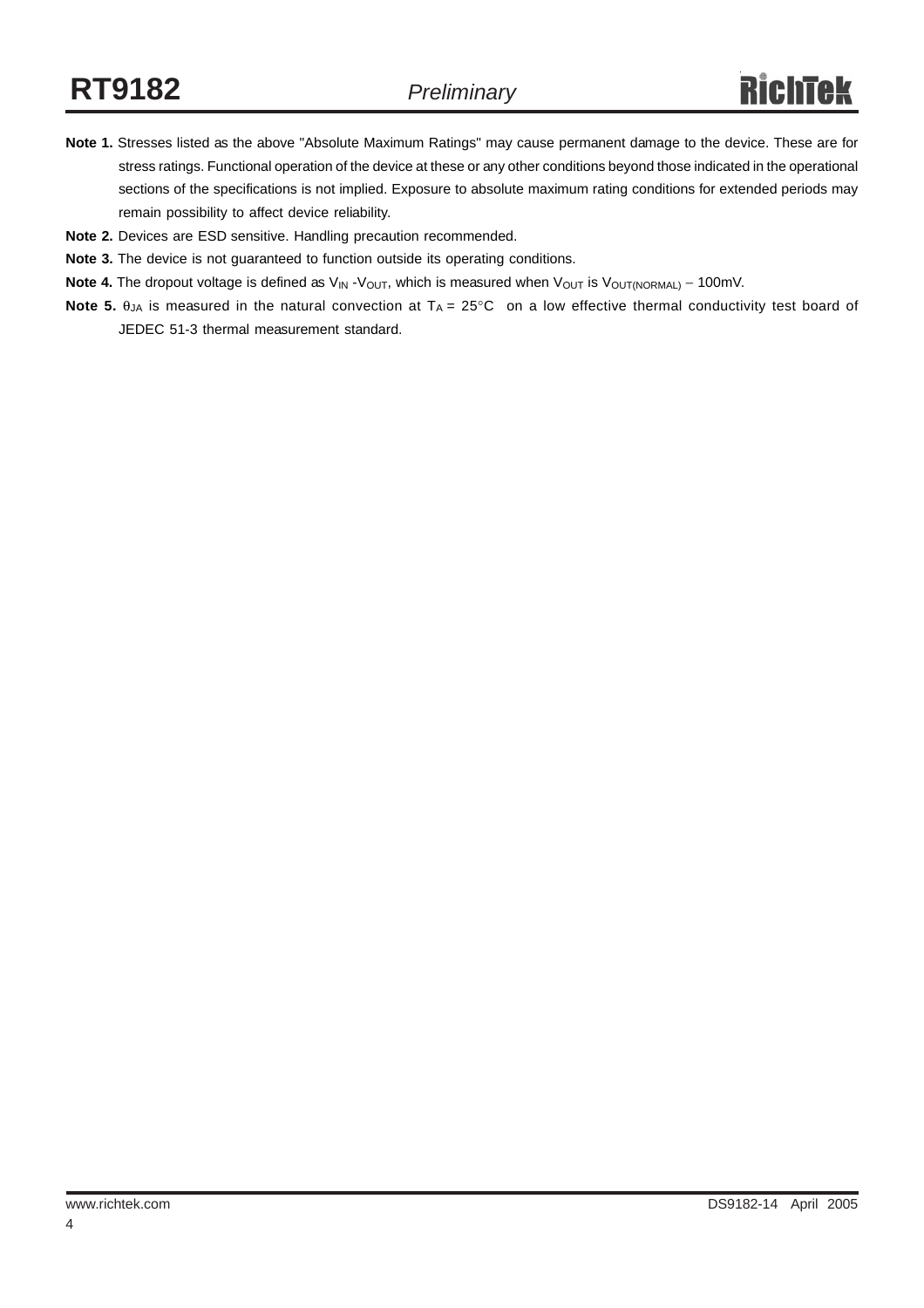# **Typical Operating Characteristics**









**Dropout Voltage vs. Temperature**



**Channel-to-Channel Isolation vs. Frequency**

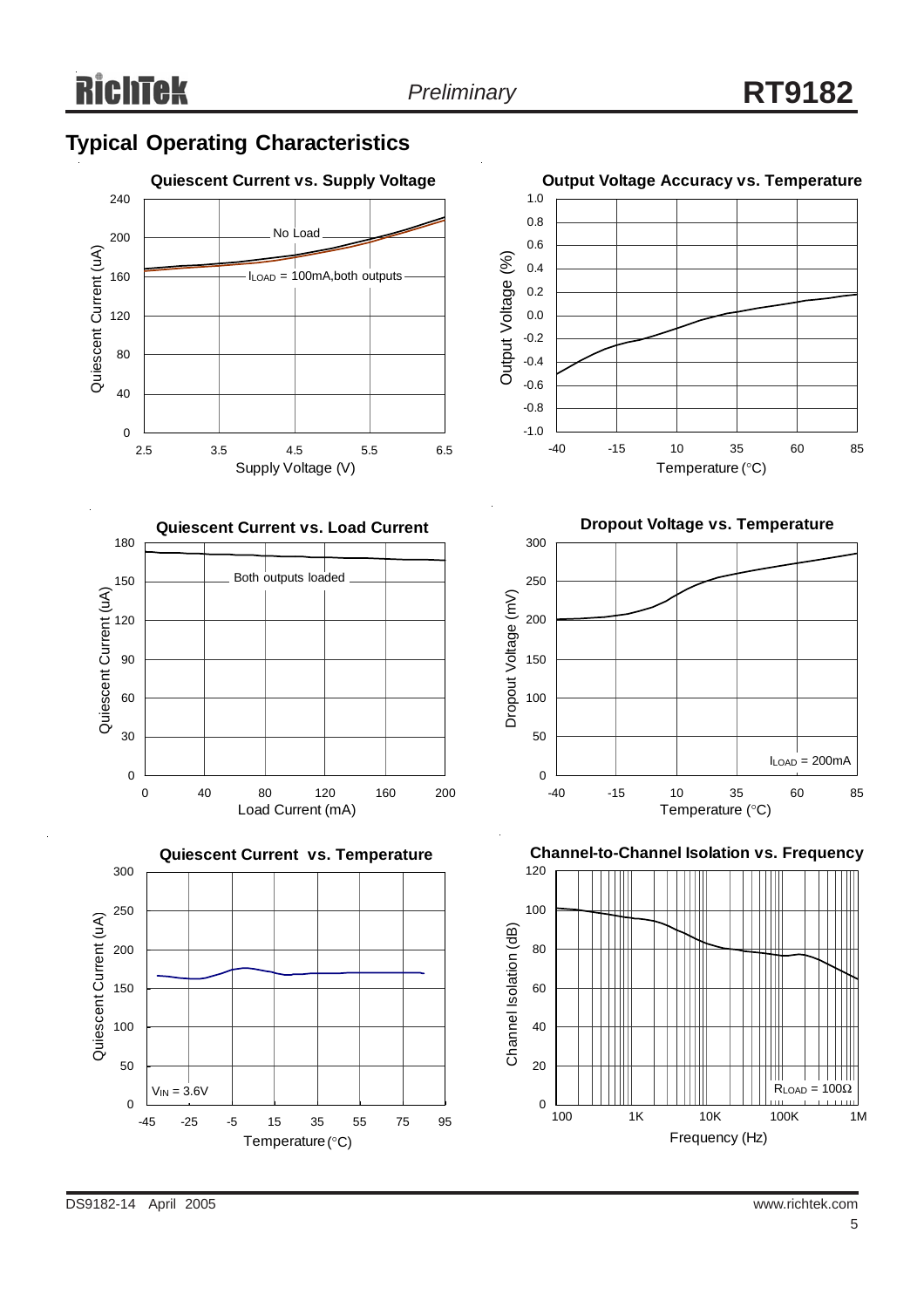









Time (10ms/Div)

6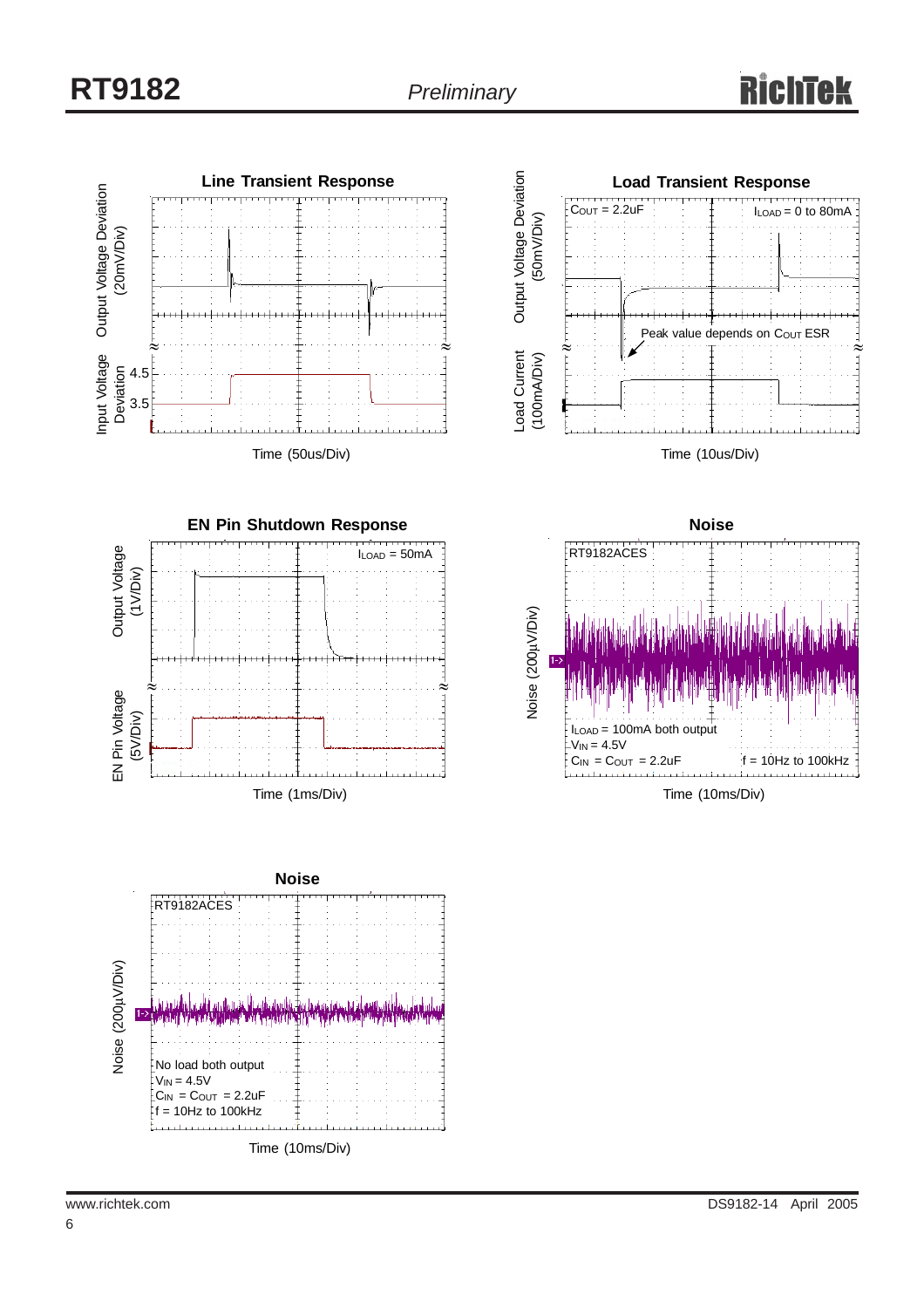# **RichTek**

# **Applications Information**

The RT9182 is integrated with two low noise, low dropout, and low quiescent current linear regulators designed primarily for battery-powered applications. Output voltages are optional ranging from 1.5V to 3.3V, and each channel can supply current up to 200mA.

### **Shutdown**

The RT9182 is shutdown by pulling the EN input low, and turned on by driving the input high. If this feature is not to be used, the EN input should be tied to VIN to keep the regulator on at all times (the EN input must **not** be floating).

### **Internal P-Channel Pass Transistor**

The RT9182 features double typical 1.5Ω P-channel MOSFET pass transistors. It provides several advantages over similar designs using PNP pass transistors, including longer battery life. The P-Channel MOSFET requires no base drive, which reduces quiescent current considerably. PNP-based regulators waste considerable current in dropout when the pass transistor saturates. They also use high base-drive currents under large loads. The RT9182 does not suffer from these problems and consume only 165μA of quiescent current whether in dropout, light-load, or heavy-load applications.

### **Current Limit and Thermal Protection**

The RT9182 includes two independent current limit structure which monitor and control each pass transistor's gate voltage limiting the guaranteed maximum output current to 200mA.

Thermal-overload protection limits total power dissipation in the RT9182. When the junction temperature exceeds  $T_J = +140^{\circ}$ C, the thermal sensor signals the shutdown logic turning off the pass transistor and allowing the IC to cool. The thermal sensor will turn the pass transistor on again after the IC's junction temperature cools by 10°C, resulting in a pulsed output during continuous thermaloverload conditions. Thermal-overloaded protection is designed to protect the RT9182 in the event of fault conditions.

Do not exceed the absolute maximum junction temperature rating of  $T_J = + 125^{\circ}C$  for continuous operation. The output can be shorted to ground for an indefinite amount of time without damaging the part by cooperation of current limit and thermal protection.

### **Operating Region and Power Dissipation**

The maximum power dissipation of RT9182 depends on the thermal resistance of the case and circuit board, the temperature difference between the die junction and ambient air, and the rate of airflow. The power dissipation across the device is

 $P = I_{\text{OUT}} (V_{\text{IN}} - V_{\text{OUT}}).$ 

The maximum power dissipation is:

 $P_{(MAX)} = (T_J - T_A) / \theta_{JA}$ 

where  $T_J$  -  $T_A$  is the temperature difference between the RT9182 die junction and the surrounding environment,  $\theta$ <sub>JA</sub> is the thermal resistance from the junction to the surrounding environment. The GND pin of the RT9182 performs the dual function of providing an electrical connection to ground and channeling heat away. Connect the GND pin to ground using a large pad or ground plane.

### **Capacitor Selection and Regulator Stability**

Like any low-dropout regulator, the external capacitors used with the RT9182 must be carefully selected for regulator stability and performance.

Using a capacitor whose value is  $> 1 \mu$ F on the RT9182 input and the amount of capacitance can be increased without limit. The input capacitor must be located a distance of not more than 0.5" from the input pin of the IC and returned to a clean analog ground. Any good quality ceramic or tantalum can be used for this capacitor. The capacitor with larger value and lower ESR (equivalent series resistance) provides better PSRR and linetransient response.

The output capacitor must meet both requirements for minimum amount of capacitance and ESR in all LDO applications (see Figure1). The RT9182 is designed specifically to work with low ESR ceramic output capacitor in space-saving and performance consideration. Using a ceramic capacitor whose value is at least 1μF with ESR is > 5mΩ on the RT9182 output ensures stability. The RT9182 still works well with output capacitor of other types due to the wide stable ESR range. Output capacitor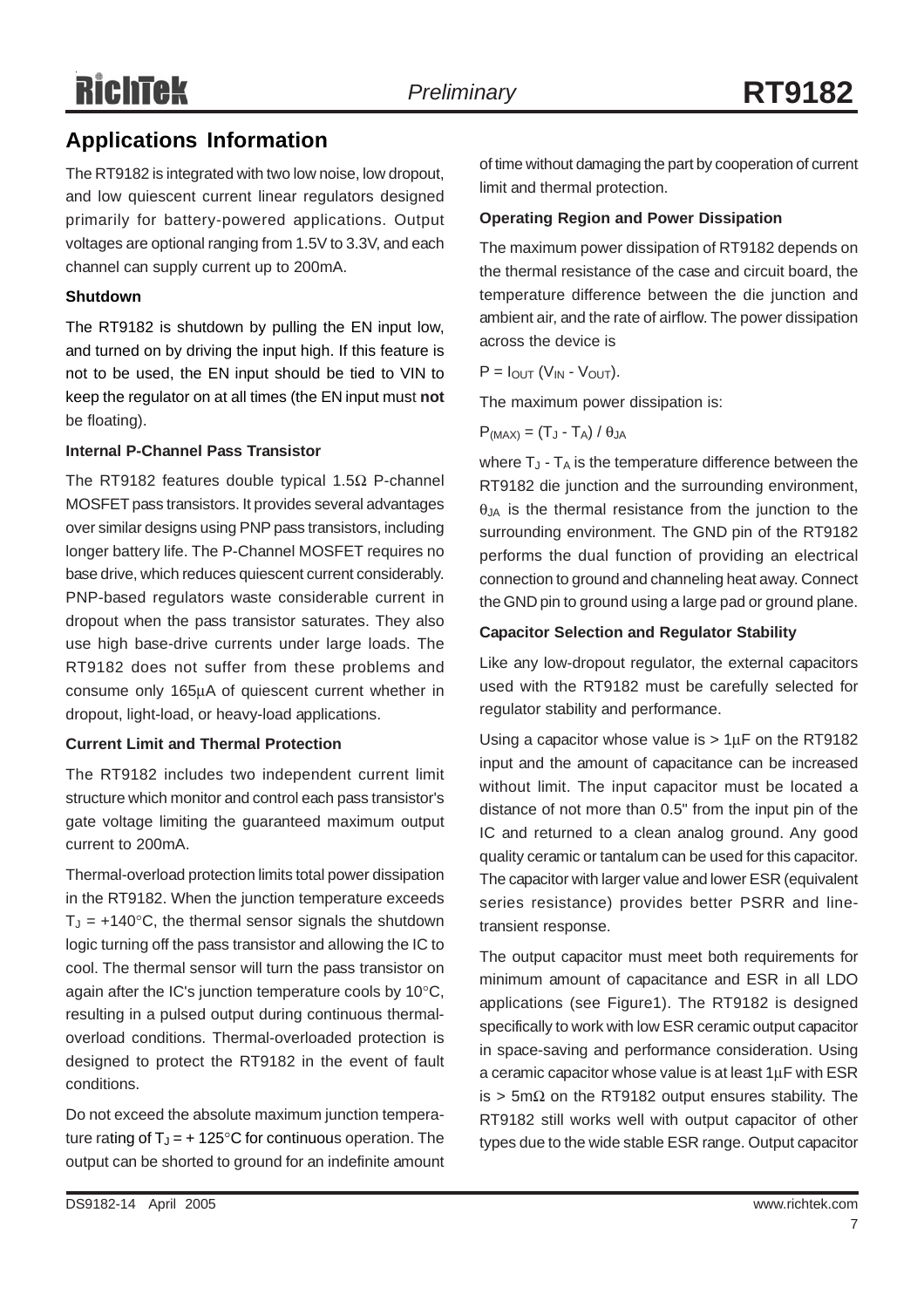of larger capacitance can reduce noise and improve loadtransient response, stability, and PSRR. The output capacitor should be located not more than 0.5" from the V<sub>OUT</sub> pin of the RT9182 and returned to a clean analog ground.

Note that some ceramic dielectrics exhibit large capacitance and ESR variation with temperature. It may be necessary to use 2.2μF or more to ensure stability at temperatures below -10°C in this case. Also, tantalum capacitors, 2.2μF or more may be needed to maintain capacitance and ESR in the stable region for strict application environment.

Tantalum capacitors maybe suffer failure due to surge current when it is connected to a low-impedance source of power (like a battery or very large capacitor). If a tantalum capacitor is used at the input, it must be guaranteed to have a surge current rating sufficient for the application by the manufacture.

### **Load-Transient Considerations**

The RT9182 load-transient response graphs show two components of the output response: a DC shift from the output impedance due to the load current change, and the transient response. The DC shift is quite small due to the excellent load regulation of the IC. Typical output voltage transient spike for a step change in the load current from 0mA to 50mA is tens mV, depending on the ESR of the output capacitor. Increasing the output capacitor's value and decreasing the ESR attenuates the overshoot.

### **Input-Output (Dropout) Voltage**

A regulator's minimum input-output voltage differential (or dropout voltage) determines the lowest usable supply voltage. In battery-powered systems, this will determine the useful end-of-life battery voltage. Because the RT9182 uses a P-Channel MOSFET pass transistor, the dropout voltage is a function of drain-to-source onresistance  $[R_{DS(ON)}]$  multiplied by the load current.

### **Reverse Current Path**

The power transistor used in the RT9182 has an inherent diode connected between each regulator input and output (see Figure2). If the output is forced above the input by

more than a diode-drop, this diode will become forward biased and current will flow from the  $V_{\text{OUT}}$  terminal to  $V_{\text{IN}}$ . This diode will also be turned on by abruptly stepping the input voltage to a value below the output voltage. To prevent regulator mis-operation, a Schottky diode could be used in the applications where input/output voltage conditions can cause the internal diode to be turned on (see Figure3). As shown, the Schottky diode is connected in parallel with the internal parasitic diode and prevents it from being turned on by limiting the voltage drop across it to about 0.3V < 100mA to prevent damage to the part.